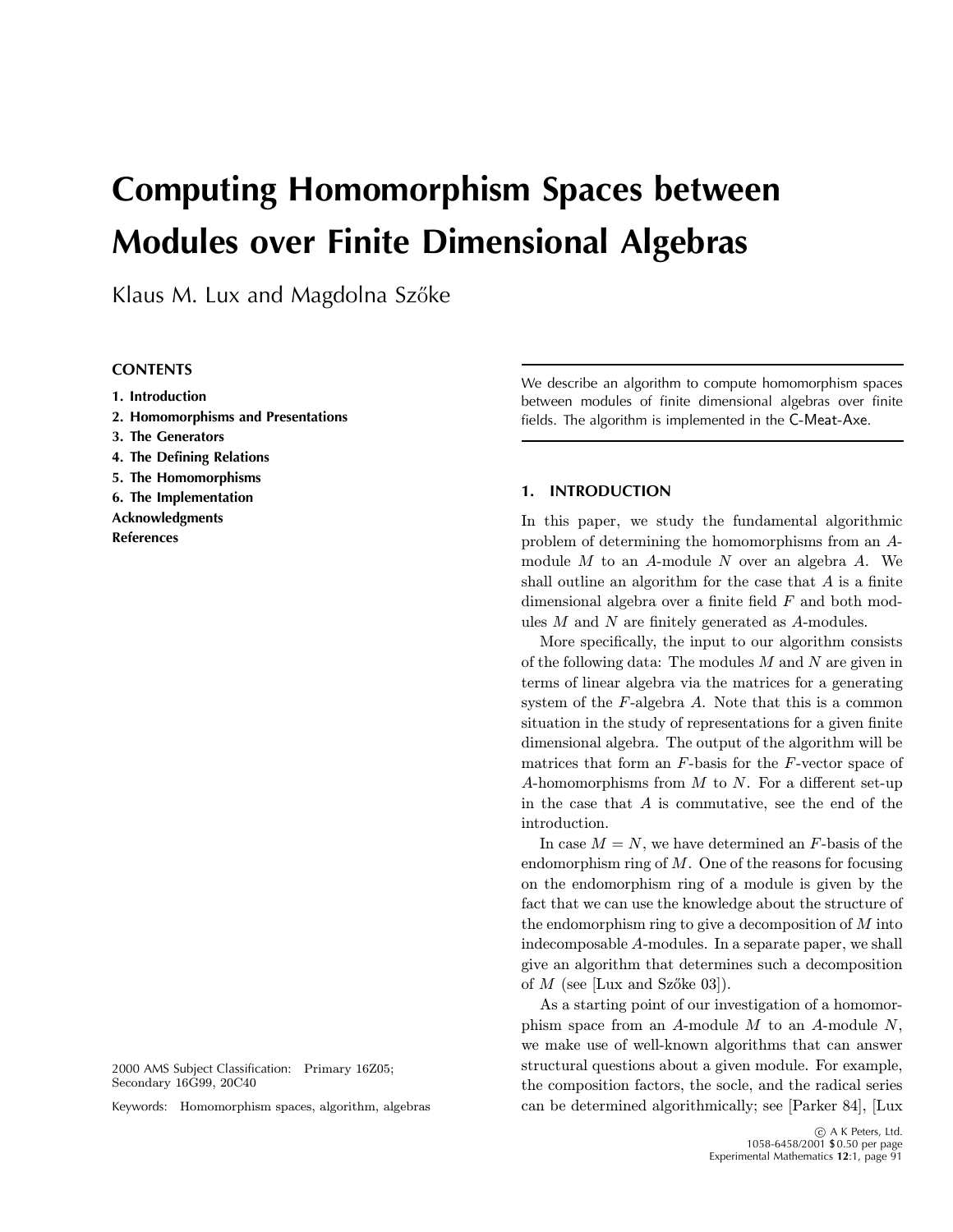and Wiegelmann 01, [Szőke 98]. Along these lines, the algorithm for calculating homomorphism spaces can be seen as a natural extension in the study of the category of finite dimensional A-modules from the algorithmic point of view.

A first implementation of an algorithm for calculating homomorphism spaces in the computer algebra system CAYLEY was described by G. J. A. Schneider; see [Schneider 90]. The algorithm outlined by Schneider is derived straightforwardly from the definition of Ahomomorphisms. Its major drawback is its poor performance, which is mainly due to the fact that the algorithm did not take advantage of the given module structures nor the algorithms mentioned above. Again we emphasize that one should first determine the module structures and then use this information to determine a basis of the homomorphism space in question.

A similar line of thought to ours has been used by C. Leedham-Green. He has developed an algorithm together with J. Cannon, whose details are unpublished. This algorithm is part of the computer algebra system MAGMA (see [Bosma and Cannon 99]), and replaces Schneider's original approach. Comparing the GAP-implementation of Leedham-Green's algorithm by M. Smith with our algorithm, one can see that our algorithm differs from Leedham-Green's in several places. First of all, we do not use a random strategy for generating words in A but use so-called peakwords related to the composition factors (see [Lux et al. 94]) for constructing module generators. Secondly, we use a different method for processing the system of linear equations whose solutions give the homomorphisms. This enables us to determine the number of unknowns and the number of equations explicitly; see the end of Section 3. Table 1 at the end of Section 6. should convince the reader that in most cases our approach is better than the one in MAGMA.

We want to remark that the problem of determining endomorphism rings and homomorphism spaces is also of interest in commutative algebra. The setting there is slightly different, since the algebras of main interest will be multivariate polynomial rings and their quotient rings. In this case, the algebra in question is infinite dimensional and the modules under consideration also tend to be infinite dimensional. This disadvantage, however, is accompanied by the advantage that homomorphism spaces are again modules over the polynomial ring. Furthermore, the modules and algebras are usually given as finitely presented objects, i.e., by a finite set of generators and relations. This alternative description replaces the description of a module in terms of matrices for generators of A; see above. The idea of working with presentations of the modules turns out to be very useful in our context, too. Roughly speaking, homomorphisms are easier to determine if the module  $M$  is finitely presented. Actually, it is well known (see Lemma 2.1) that the matrices describing a module can also be interpreted as giving a presentation for the module. Since the algebras we study are usually noncommutative, we cannot give a presentation for the homomorphism space, but we have to describe it as an F-vector space. Note that C. Struble generalised the approach for commutative algebras to the case of algebras given by a quiver with relations; see [Green et al. 01].

#### **2. HOMOMORPHISMS AND PRESENTATIONS**

In the following, we fix a finite field  $F$  and a finite dimensional  $F$ -algebra  $A$ . Let  $M$  and  $N$  be finitely generated right A-modules. The object we want to study is the F-vector space of A-homomorphisms from M to  $N$ :

$$
\text{Hom}_{A}(M, N) = \{ \varphi \colon M \to N \mid \varphi \text{ is } F\text{-linear},
$$

$$
(ma)\varphi = (m\varphi)a \quad \text{for all } m \in M, a \in A \}.
$$

More precisely, we describe an algorithm that determines an F-basis of  $\text{Hom}_A(M,N)$ . In the following, we assume that the modules  $M$  and  $N$  are given in terms of matrices for a fixed  $F$ -algebra generating system  $a_1, \ldots,$  $a_{\text{ngen }A}$  of A.

Let  $X$  be an  $A$ -module and let

$$
\Phi\colon\thinspace X\twoheadrightarrow M
$$

be an A-epimorphism. Then each A-homomorphism  $\varphi: M \to N$  gives rise to an A-homomorphism  $\Phi \varphi: X \to Y$ N. Conversely, a homomorphism  $\psi \in \text{Hom}_A(X, N)$  is of the form  $\Phi\varphi$  for an A-homomorphism  $\varphi: M \to N$  if and only if  $\psi$  restricted to Ker  $\Phi$  is the zero map. Hence, we have an injective F-linear map,

$$
\Phi^*\colon \operatorname{Hom}_A(M,N) \hookrightarrow \operatorname{Hom}_A(X,N), \quad \varphi \mapsto \Phi \varphi,
$$

with

Im 
$$
\Phi^* = {\psi \in Hom_A(X, N) | (Ker \Phi)\psi = 0}.
$$

Using  $\Phi^*$ , we can and do identify  $\text{Hom}_A(M,N)$  with the subspace  $\text{Im }\Phi^*$  of  $\text{Hom}_A(X, N)$ .

Let  $X = \mathcal{F}(x_1, \ldots, x_{r(X)})$ , a free A-module of rank  $r(X)$  on the generators  $x_1, \ldots, x_{r(X)}$ , and let  $[n_1, \ldots, n_k]$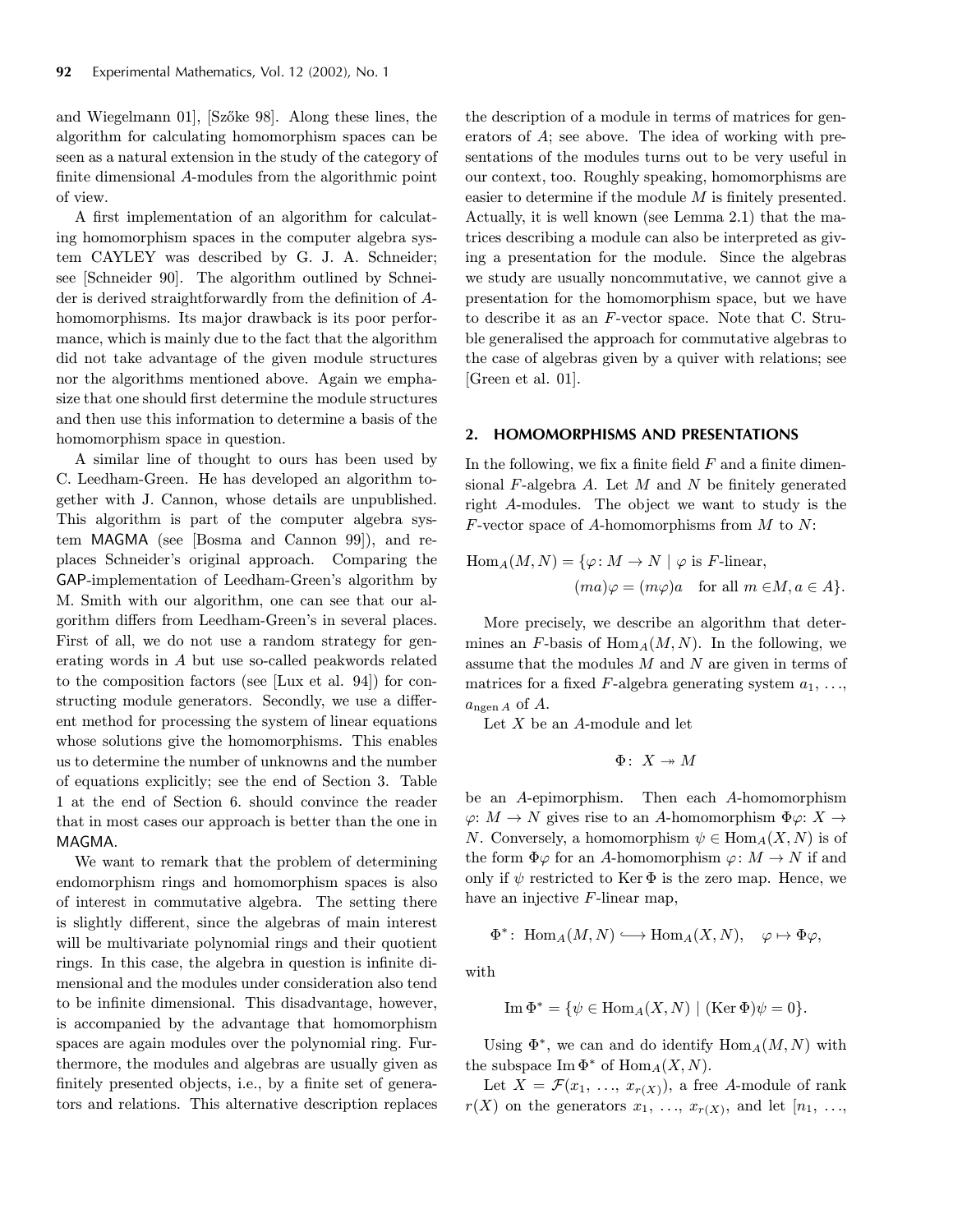$n_{\dim N}$  be a basis of N. Define the A-homomorphisms  $\psi_{i,j}$ :  $X \to N$  for  $1 \leqslant i \leqslant r(X)$ ,  $1 \leqslant j \leqslant \dim N$  by

$$
x_k \psi_{i,j} = \begin{cases} n_j & \text{if } i = k, \\ 0 & \text{if } i \neq k. \end{cases}
$$

Then the elements  $\psi_{i,j}$  (for  $1 \leq i \leq r(X), 1 \leq j \leq$  $\dim N$ ) form a basis of  $\text{Hom}_A(X, N)$ . Therefore, each Ahomomorphism  $\psi: X \to N$  can be expressed uniquely as an F-linear combination

$$
\psi = \sum_{i=1}^{r(X)} \sum_{j=1}^{\dim N} c_{i,j} \psi_{i,j}.
$$

Assume

$$
y = \sum_{k=1}^{r(X)} x_k b_k \in \text{Ker } \Phi,
$$

 $(\sqrt{2})$ 

where  $b_k \in A$  for all  $1 \leq k \leq r(X)$ . Recall that  $\psi \in \text{Hom}_{A}(M, N)$  if and only if it vanishes on Ker  $\Phi$ . Therefore,

$$
0 = y\psi = \left(\sum_{k=1}^{r(X)} x_k b_k\right) \left(\sum_{i=1}^{r(X)} \sum_{j=1}^{\dim N} c_{i,j} \psi_{i,j}\right)
$$
  
= 
$$
\sum_{i,j,k} c_{i,j} (x_k \psi_{i,j}) b_k
$$
  
= 
$$
\sum_{i,j} c_{i,j} (n_j b_i).
$$

Let  $M(b_i)$  (for  $1 \leq i \leq r(X)$ ) be the matrix of  $b_i$  with respect to the basis  $[n_1, \ldots, n_{\dim N}]$  of N. Then the above equality is equivalent to

$$
\sum_{i=1}^{r(X)} \sum_{j=1}^{\dim N} c_{i,j} M(b_i)_{j,k} = 0
$$

for all  $k = 1, \ldots, \dim N$ . If the coefficients  $c_{i,j}$  are considered to be unknowns, the above equalities give dim  $N$ linear equations in these unknowns. Note that it is sufficient to consider the equations derived from an A-module generating system of  $\text{Ker } \Phi$  in order to obtain a system of linear equations in the coefficients  $c_{i,j}$  whose solutions are exactly the coefficients describing A-homomorphisms  $\psi: M \to N$ .

We are therefore interested in epimorphisms  $\Phi$  from free modules onto  $M$  and generating systems for the kernels of such epimorphisms  $\Phi$ . As above, let  $\mathcal{F}(x_1, \ldots,$  $x_{\text{neen }M}$ ) be a free A-module of rank ngen M on the generators  $x_1, \ldots, x_{\text{ngen }M}$ . We define a presentation of M as an epimorphism  $\Phi \colon \mathcal{F}(x_1,\ldots,x_{\text{ngen }M}) \to M$  together with a generating system  $y_1, \ldots, y_{\text{nrel }M}$  for Ker  $\Phi$ .

Note that  $\Phi$  is uniquely determined by the images  $m_i = x_i \Phi$  for  $i = 1, \ldots$ , ngen M and that these images form a generating system of the  $A$ -module  $M$ . Therefore, giving a presentation of  $M$  is equivalent to giving a generating system  $m_1, \ldots, m_{\text{ngen }M}$  of M and a system  $\sum x_i b_{i,j}$  for  $1 \leqslant j \leqslant \text{nrel } M$ ,  $b_{i,j} \in A$ , generating the kernel of Φ.

By a slight abuse of notation we use the following to denote a presentation of M:

$$
\langle x_1, \ldots, x_{\text{ngen }M} \mid \sum_{i=1}^{\text{ngen }M} x_i b_{i,j} = 0, \quad 1 \leqslant j \leqslant \text{ner } M \rangle.
$$

In this notation, the equations  $\sum_{i=1}^{\text{ngen }M} x_i b_{i,j} = 0$  are called defining relations with respect to the generators  $x_1, \ldots, x_{\text{ngen }M}.$ 

Let  $\mathfrak F$  be the free F-algebra of rank ngen A on the generators  $f_1, \ldots, f_{ngen A}$ . Then we have a well-defined F-algebra epimorphism  $\pi: \mathfrak{F} \rightarrow A$  defined by  $\mathfrak{f}_i \mapsto a_i$ for  $1 \leq i \leq n$ gen A. Moreover, the A-module M can be considered as an  $\mathfrak{F}\text{-module}$  by inflation. Let

$$
\langle x_1, \ldots, x_{\text{ngen }M} | \sum_{i=1}^{\text{ngen }M} x_i \mathfrak{b}_{i,j} = 0, \quad 1 \leqslant j \leqslant \text{nrel }M \rangle
$$

be a presentation of M as an  $\mathfrak{F}\text{-module}$ , where  $\mathfrak{b}_{i,j}$  are elements of  $\mathfrak F$  for all  $1 \leqslant i \leqslant ngenA$  and  $1 \leqslant j \leqslant nrenM$ . Denote the images  $\mathfrak{b}_{i,j}\pi \in A$  by  $b_{i,j}$ . Then

$$
\langle x_1, \ldots, x_{\text{ngen }M} \mid \sum_{i=1}^{\text{ngen }M} x_i b_{i,j} = 0, \quad 1 \leqslant j \leqslant \text{ner } M \rangle
$$

is certainly a presentation of  $M$  as an  $A$ -module.

The presentations of A-modules we are giving in the sequel will all come from presentations as  $\mathfrak{F}\text{-modules.}$ One of the reasons is that we do not know the algebra A itself, just its image  $A/\text{Ann}(M)$ , where  $\text{Ann}(M)$  denotes the annihilator ideal of  $M$ . However, it is not enough to give a presentation of M as an  $A/\text{Ann}(M)$ -module since N need not be annihilated by  $\text{Ann}(M)$ . Note that  $\text{Hom}_A(M,N) = \text{Hom}_{\mathfrak{F}}(M,N).$ 

As the following well-known lemma shows, an Fmatrix representation of A describing the action of A on the A-module M can also be used to define a presentation of M.

**Lemma 2.1.** Suppose that the A-module M is given in terms of matrices  $M_B(a_i)$  for the F-algebra generating system  $a_1, \ldots, a_{\text{ngen }A}$  of A with respect to the F-basis  $B = [m_1, \ldots, m_{\dim M}]$  of M. Then the following gives a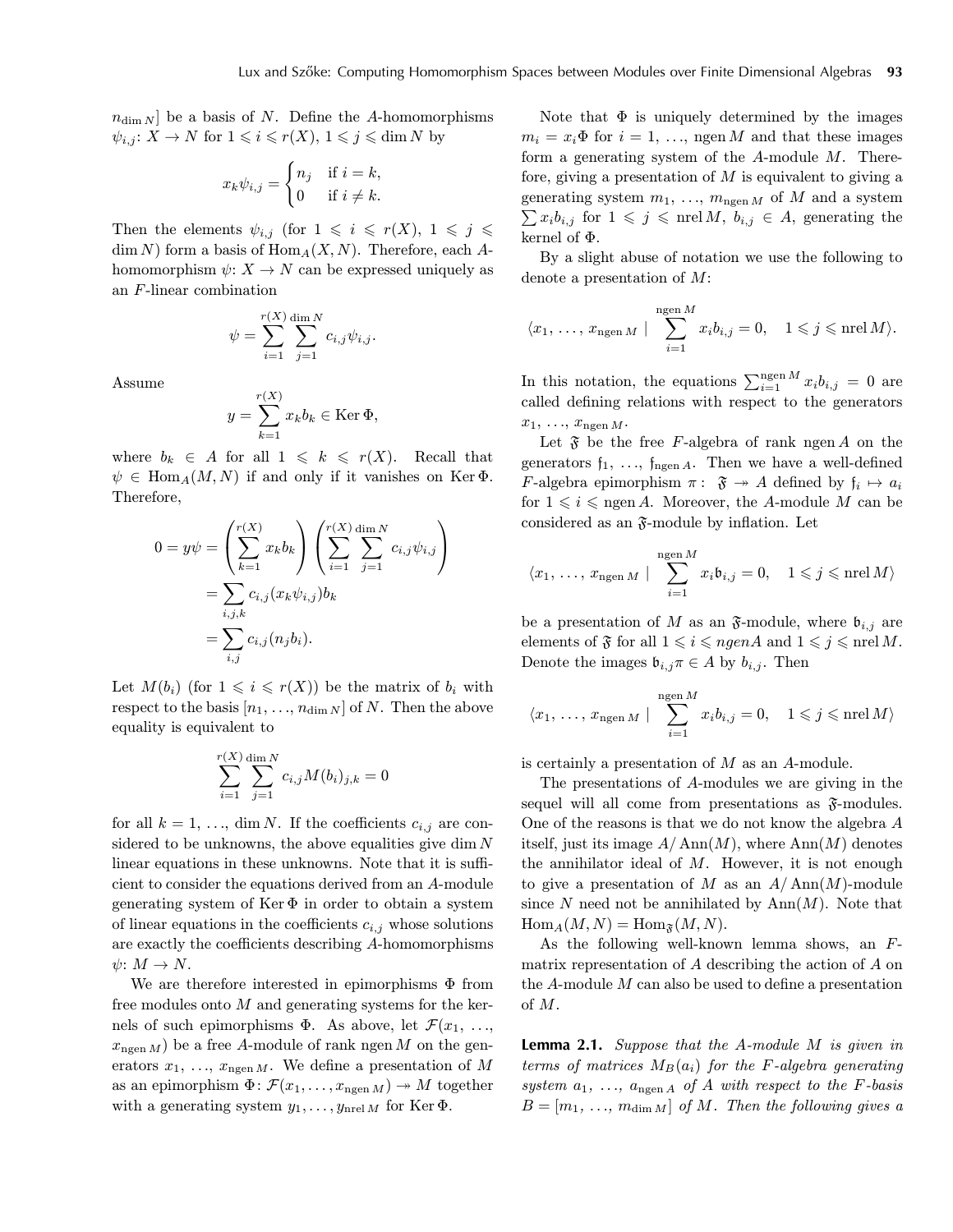presentation of M as an  $\mathfrak{F}\text{-module}$  and hence, also as an A-module:

$$
\langle x_1, \dots, x_{\dim M} \mid x_j \cdot \mathfrak{f}_i - \sum_{k=1}^{\dim M} M_B(a_i)_{j,k} x_k = 0;
$$
  

$$
1 \leqslant i \leqslant \text{ngen } A, \ 1 \leqslant j \leqslant \dim M \rangle.
$$

*Proof:* Denote by  $\mathcal{F}(x_1, \ldots, x_{\dim M})$  a free  $\mathfrak{F}$ -module of rank dim M on the generators  $x_1, \ldots, x_{\dim M}$ . Moreover, define the  $\mathfrak{F}\text{-submodule } K$  of  $\mathcal{F}(x_1,\ldots,x_{\dim M})$  as follows:

$$
K = \langle x_j f_i - \sum_{k=1}^{\dim M} M_B(a_i)_{j,k} x_k \mid 1 \leqslant i \leqslant \text{ngen } A, \&
$$
  

$$
1 \leqslant j \leqslant \dim M \rangle_{\mathfrak{F}}.
$$

In order to prove that we get a presentation for  $M$ , we have to show that K is the kernel of the  $\mathfrak F$ -epimorphism  $\Phi \colon \mathcal{F}(x_1,\ldots,x_{\dim M}) \to M$  mapping  $x_i$  to  $m_i$ . Equivalently,  $\Phi$  induces an  $\mathfrak F$ -isomorphism between M and  $Q := \mathcal{F}(x_1,\ldots,x_{\dim M})/K$ . Since K is in the kernel of  $\Phi$ , we get a well-defined epimorphism from  $Q$  onto  $M$ . By the definition of K, the set  $x_i + K$  (for  $i = 1, \ldots,$  $\dim M$ ) is an F-generating set for  $Q$ , so it follows that M is isomorphic to Q as  $\mathfrak{F}\text{-modules.}$ □

To compute the homomorphism space  $\text{Hom}_{\mathfrak{F}}(M,N) =$  $Hom_A(M, N)$  more efficiently, we are interested in reducing the number of generators in a given presentation of M. The following lemma deals with a setting in which this can be achieved.

**Lemma 2.2.** Let  $[m_1, \ldots, m_{ngen M}]$  be an A-generating system for M, linearly independent over F. Extend this sequence to a basis  $B = [m_1, ..., m_{\dim M}]$  of M and for  $j >$  ngen M express  $m_j$  as an  $\mathfrak{F}\text{-}linear$  combination  $\sum_{i=1}^{\text{ngen }M} m_i w_{i,j}$ . Define the elements  $z_j \in \mathcal{F}(x_1,$  $\dots, x_{\text{ngen }M}$  as  $x_j$  for  $j = 1, \dots, \text{ngen }M$  and as  $\sum_{i=1}^{\text{ngen }M} x_i w_{i,j}$  for  $j = \text{ngen }M + 1, \ldots, d$ . Then the following is a presentation for M:

$$
\langle x_1, \dots, x_{\text{ngen }M} \mid z_j \mathfrak{f}_i - \sum_{k=1}^{\dim M} M_B(a_i)_{j,k} z_k = 0;
$$
  

$$
1 \leq i \leq \text{ngen } A, 1 \leq j \leq \dim M \rangle.
$$

Proof: This follows easily from Lemma 2.1.

In Section 2, we describe the way we choose a generating system  $m_1, \ldots, m_{\text{ngen }M}$  of M. Assume for the moment that we have elements  $w_i \in \mathfrak{F}$  such that  $m_i w_i = 0$ .

This enables us to modify our original approach for determining the homomorphism space  $\text{Hom}_A(M,N) =$  $\text{Hom}_{\mathfrak{F}}(M,N)$  as follows.

Choose bases  $[n_{i,1}, \ldots, n_{i,d_i}]$  of  $\text{Ker}_N(w_i)$  for  $1 \leq$  $i \leq \text{ngen } M$ . Define the  $\mathfrak{F}\text{-homomorphisms } \psi_{i,j} \in$  $\text{Hom}_{\mathfrak{F}}(\mathcal{F}(x_1,\ldots,x_{\text{ngen }M}), M)$  for  $1 \leqslant j \leqslant d_i, 1 \leqslant i \leqslant n$ ngen  $M$  by

$$
x_k \psi_{i,j} = \begin{cases} n_{i,j} & \text{if } i = k \\ 0 & \text{if } i \neq k. \end{cases}
$$

Let  $\psi$  be an arbitrary element of  $\text{Hom}_{\mathfrak{F}}(M,N) = \text{Im }\Phi^*$ . Since  $x_i \psi \in \text{Ker}_N(w_i)$ , we can express  $\psi$  uniquely as a linear combination of the elements  $\psi_{i,j}$ :

$$
\psi = \sum_{i=1}^{\text{ngen }M} \sum_{j=1}^{d_i} c_{i,j} \psi_{i,j}.
$$

Let

$$
y = \sum_{i=1}^{\text{ngen }M} x_i b_i \in \text{Ker } \Phi,
$$

where all  $b_i \in \mathfrak{F}$ . Then  $\psi$  vanishes on y. A simple computation shows that

$$
y\psi = \sum_{i=1}^{\text{ngen }M} \sum_{j=1}^{d_i} c_{i,j}(n_{i,j}b_i) = 0.
$$
 (2-1)

Let  $C = [n_1, \ldots, n_{\dim N}]$  be a basis of N and let  $M_C(b_i)$ be the matrix of the action of  $b_i$  on N with respect to C. Express the elements  $n_{i,j}$  in terms of C:

$$
n_{i,j} = \sum_{k=1}^{\dim N} \lambda_{i,j}^k n_k
$$

for  $1 \leqslant i \leqslant n$  and  $1 \leqslant j \leqslant d_i$ . Then

$$
n_{i,j}b_i=\sum_{k=1}^{\dim N}\lambda_{i,j}^kn_kb_i
$$

and the equality  $(2-1)$  leads to the following dim N equations,

$$
\sum_{i=1}^{\text{ngen }M} \sum_{j=1}^{d_i} c_{i,j} \sum_{k=1}^{\dim N} \lambda_{i,j}^k M(b_i)_{k,\ell} = 0
$$

for  $\ell = 1, \ldots, \dim N$  in the unknown coefficients  $c_{i,j}$ . In Section 3., we show that a clever choice of the elements  $w<sub>i</sub>$  leads to a drastic reduction in the number of unknown coefficients in comparison to the approach mentioned in Lemma 2.1.

As before, letting y run through a generating system of Ker  $\Phi$ , this gives rise to a basis of  $\text{Hom}_{\mathfrak{F}}(M,N) =$  $\text{Hom}_A(M,N)$ .

 $\Box$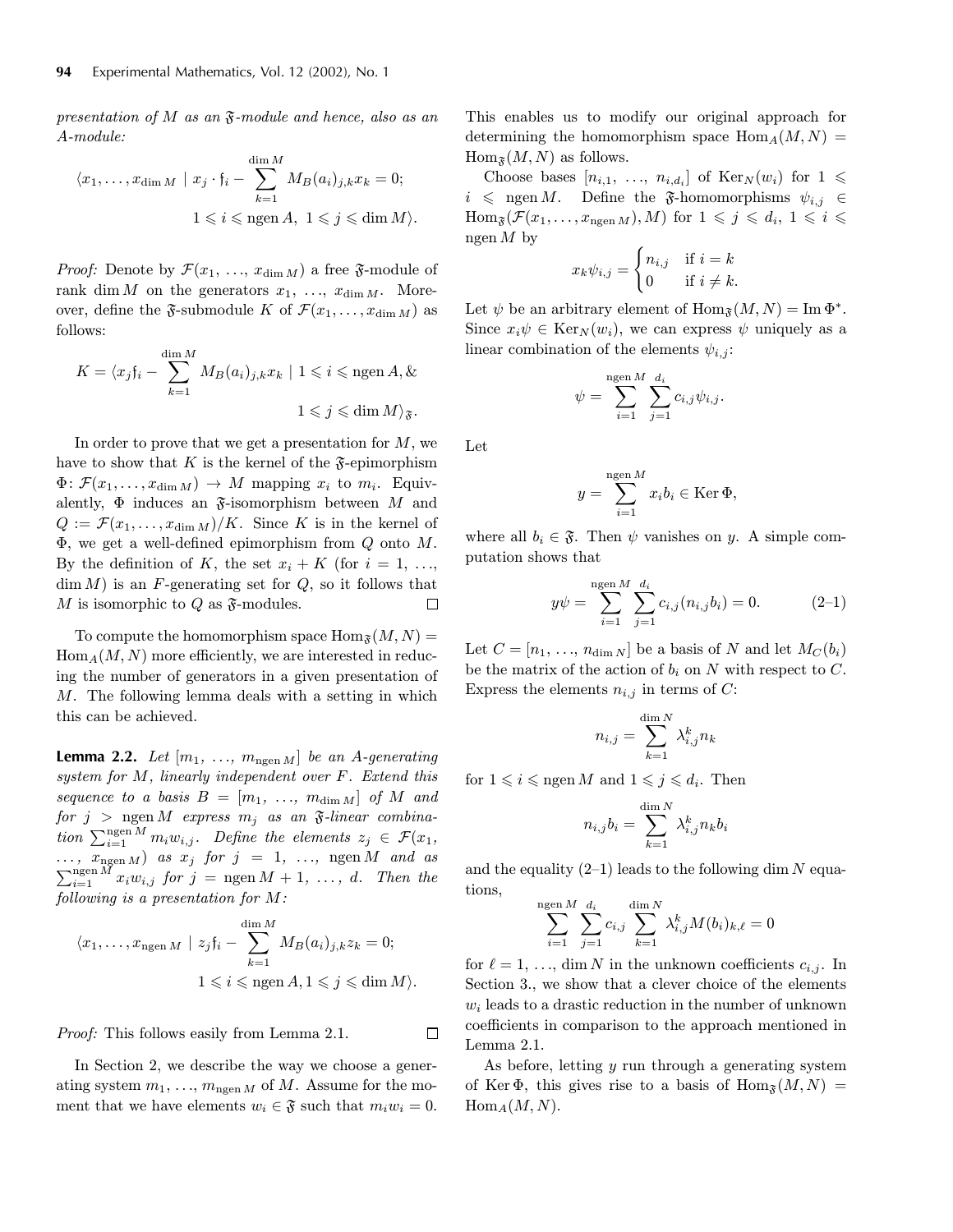## **3. THE GENERATORS**

The generators for the A-module M will be derived from generators for  $M/J(M)$ , where  $J(M)$  denotes the radical of  $M$ . In [Lux and Wiegelmann 01], an algorithm for determining generators for the socle of a module were described, and the method for getting a generating set for  $M/J(M)$  follows a very similar line of thought. Again, as in [Lux and Wiegelmann 01], we use peakwords, which are easily produced using the C-Meat-Axe program pwkond.

First, we recall the definition of a peakword from [Lux et al. 94]:

**Definition 3.1.** Let  $S$ ,  $S_1$ , ...,  $S_t$  be a set of pairwise nonisomorphic simple  $A$ -modules. An element  $w$  of  $A$  is called a *peakword* of A for S with respect to  $S, S_1, \ldots$ ,  $S_t$  if the following conditions are satisfied:

(i)  $\text{Ker}_{S_i}(w) = 0$  for every  $1 \leq i \leq t$ ,

(ii) dim<sub>F</sub> Ker<sub>S</sub> $(w^2)$  = dim<sub>F</sub> End<sub>A</sub>(S).

Assume w is a peakword for S with respect to  $S, S_1$ ,  $\ldots$ ,  $S_t$ . Then there is an integer  $\ell$  such that  $\text{Ker}_M(w^{\ell}) =$  $\text{Ker}_M(w^{\ell+1})$ . We call the subspace  $\text{Ker}_M(w^{\ell})$  the stable kernel of the peakword w and denote it by  $\text{StKer}_{M}(w)$ .

If moreover  $S, S_1, \ldots, S_t$  is a complete set of representatives of the isomorphism classes of the simple A-modules, then  $w^k$  is an idempotent in A for some natural number k since F is finite. Furthermore,  $e =$  $1_A - w^k$  is a primitive idempotent with  $Se \neq 0$  and  $Me = \text{StKer}_M(w).$ 

Using the same idea as in [Lux and Wiegelmann 01], we can give a straightforward algorithm based on peakwords for determining generating sets for both  $M/J(M)$ and M.

**Theorem 3.2.** Let  $S_1, \ldots, S_{\text{ncf }M}$  be a complete set of representatives of the composition factors of the A-module M. Moreover, let  $w_1, \ldots, w_{\text{ncf }M}$  be corresponding peakwords.

Choose an F-linearly independent set of vectors in each  $StKer_M(w_i)$  whose cosets modulo  $J(M) \cap$  $StKer_M(w_i)$  form a basis of the quotient space. Then these cosets generate the homogeneous component corresponding to  $S_i$  of  $M/J(M)$  and we choose a maximal  $End_A(S_i)$ -independent subset of these cosets. The cosets of the selected vectors still generate the homogeneous component, and the union of these sets for all the composition factors is a generating set of M.

## **4. THE DEFINING RELATIONS**

In Section 3, we described how to determine a generating system for an  $A$ -module  $M$ . In this section, we give an algorithm that derives defining relations given a generating system  $m_1, \ldots, m_{\text{ngen }M}$  of M.

It follows Lemma 2.2 and constructs a basis for  $M$  as required by the lemma. In the following, this basis will be called a *spinning basis* of the module  $M$ . The algorithm also determines a description of the basis elements in terms of the generators  $m_1, \ldots, m_{\text{ngen }M}$  of M and the generators  $a_1, \ldots, a_{ngen}$  of A.

## **Algorithm 4.1. (Spinning.)**

INPUT: Matrices for an algebra generating system  $a_1$ ,  $..., a_{ngen A}$  of A describing the action of the generators on the  $A$ -module  $M$ ; and an  $A$ -module generating system  $m_1, \ldots, m_{\text{ngen }M}$  of  $M$ . CALCULATION:

•  $B(0) := []$ .

• For 
$$
i = 1, \ldots
$$
,  $\text{ngen } M$  do

$$
- B(i) := B(i - 1).
$$
  
- If  $m_i \notin \langle B(i - 1) \rangle$  then

$$
\ast \ \mathrm{Add} \ m_i \ \mathrm{to} \ B(i).
$$

— Fi.

— For all  $m \in B(i) \setminus B(i-1)$  do

∗ For all j = 1, ..., ngen A do

+ If  $ma_i$  does not lie in the span of  $B(i)$ , then

 $\cdot$  Add *ma<sub>i</sub>* to  $B(i)$ .

 $\cdot$  Store the position of m in  $B(i)$  and  $j$  as a

description of the new basis element  $ma_i$ .

+ Else

 $\cdot$  Write  $ma_i$  as a linear combination of the

elements of  $B(i)$ .

- · Store the coefficients, which describe a defin-
- 
- ing relation of M.

```
+ Fi.
```
- ∗ End for.
- End for.
- End for.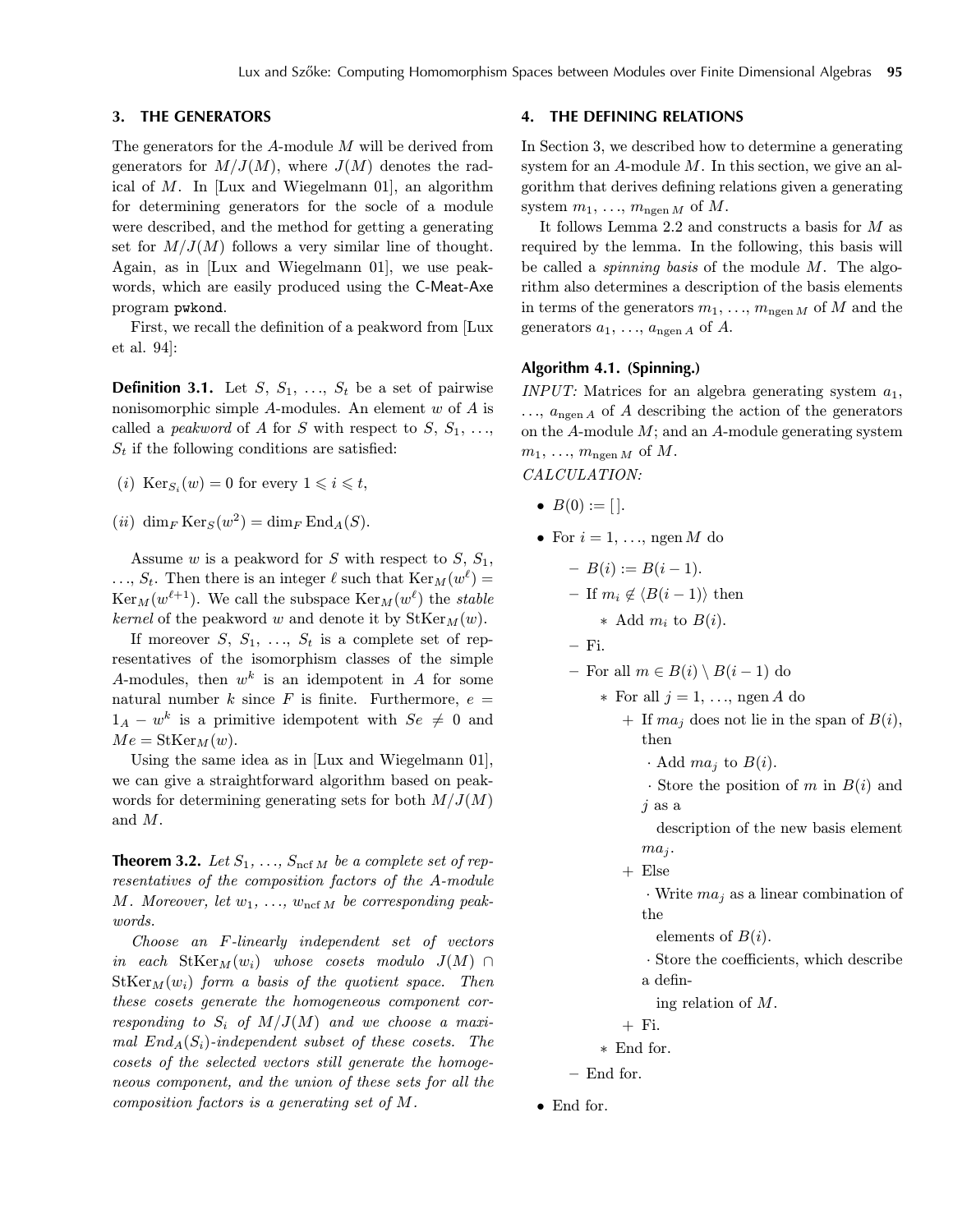OUTPUT: A spinning basis  $B(\text{ngen }M)$  of M, and defining relations of M.

Note that the outer "for" loop at a given value of  $i$ in Algorithm 4.1 can be executed without knowing the generators  $m_{i+1}, \ldots, m_{ngen M}$ . This enables us to look for the next generator  $m_{i+1}$  of M after having built up the *i*-th part  $B(i)$  of the spinning basis. We call the outer "for" loop of Algorithm 4.1 at the value  $i$  the  $i$ -th part of the spinning algorithm.

**Remark 4.2.** Since A is generated by  $a_1, \ldots, a_{n^{\text{gen}}}$  as an F-algebra, and M is generated by  $m_1, \ldots, m_{\text{ngen }M}$  as an A-module, the spinning basis spans the whole module M over  $F$ , so it is really an  $F$ -basis of M. Moreover, it can be obtained in finitely many steps since  $M$  is finite dimensional.

Note that by Lemma 2.1, we obtain a presentation of M. Moreover, by Lemma 2.2, the defining relations involve the A-generating system  $m_1, \ldots, m_{\text{ngen }M}$  of M.

The number of relations produced by the algorithm is given by

 $\dim_F M \cdot \operatorname{ngen} A - \dim_F M + \operatorname{ngen} M$ .

Indeed, for each  $m$  in the spinning basis and each generator  $a_i$  of A, we either have a relation, or a new element of the spinning basis. The latter case occurs  $\dim M$  – ngen M times, so the number of relations is given by the above expression.

If we input a generating system as described in Theorem 2.3, the number of generators of  $M$  equals the composition length  $cl(M/J(M))$  of  $M/J(M)$ , so the number of relations is

 $\dim_F M \cdot \operatorname{ngen} A - \dim_F M + \operatorname{cl}(M/J(M)).$ 

Since each relation describes  $\dim_F N$  equations, the number of equations is  $\dim$  K times the number of relations.

Note that Algorithm 4.1 does not make use of the fact that our generators are chosen in stable kernels of peakwords. However, this choice of generators gives us a few more defining relations, namely, that each generator lies in the stable kernel of the underlying peakword. Even though these relations are redundant, they reduce the number of unknowns. Let  $\text{mult}_X(S)$  denote the multiplicity of a simple A-module S in an A-module X. Then the number of unknowns we have is

$$
\sum_{i=1}^{\text{ncf }M} \text{mult}_{M/J(M)}(S_i) \cdot \dim_F \text{StKer}_N(w_i),
$$

where  $S_1, \ldots, S_{\text{ncf }M}$  is a complete set of representatives of the isomorphism classes of the composition factors of  $M$ .

If moreover the peakwords are chosen with respect to a complete set of representatives of the isomorphism classes of the simple modules appearing as composition factors of M or N, then the dimension of  $\text{StKer}_N(w_i)$  is equal to the multiplicity of  $S_i$  in N, multiplied by the dimension of the splitting field of  $S_i$  (see Section 3 in [Lux et al. 94]). Hence, we get the following formula for the number of unknowns in this case:

$$
\sum_{i=1}^{\text{ncf } M \oplus N} \text{mult}_{M/J(M)}(S_i) \cdot \text{mult}_N(S_i) \cdot \dim_F \text{End}_A(S_i).
$$

Note that this case occurs automatically if  $M$  contains all simple A-modules, or if we are computing endomorphisms, that is, if  $M = N$ .

## **5. THE HOMOMORPHISMS**

We are now able to give an algorithm to compute homomorphism spaces. Its correctness was proved in the previous sections.

## **Algorithm 5.1. (Homomorphism space.)**

INPUT: A-modules  $M$  and  $N$  given by the action of a generating system  $a_1, \ldots, a_{ngen A}$  of A; the composition factors  $S_1, \ldots, S_{\text{ncf }M}$  of  $M$ ; peakwords  $w_1, \ldots, w_{\text{ncf }M}$ with respect to them; a basis of  $J(M)$ .

CALCULATION:

- $i := 1, M_0 := \{0\}, Eqs := [ \cdot ] , j := 1, SKBasN := [ \cdot ].$
- Do until  $M_i = M$ 
	- Compute an F-basis SKBasM of StKer $_M(w_i)$ .
	- For all  $x \in SKB$ asM such that  $x \notin M_{i-1}$  +  $J(M)$  do
		- ∗ v<sup>i</sup> := x.
		- ∗ Obtain the new part of the spinning basis corresponding to  $v_i$  and the defining relations corresponding to the extension by calling the i-th part of Algorithm 4.1.
		- ∗ If  $SKBasN = []$ , then · Let SKBasN be a basis of  $StKer_N(w_i)$ .

∗ Fi.

∗ Extend Eqs by the linear equations coming from the new defining relations of  $M_i$ , as described in Section 2.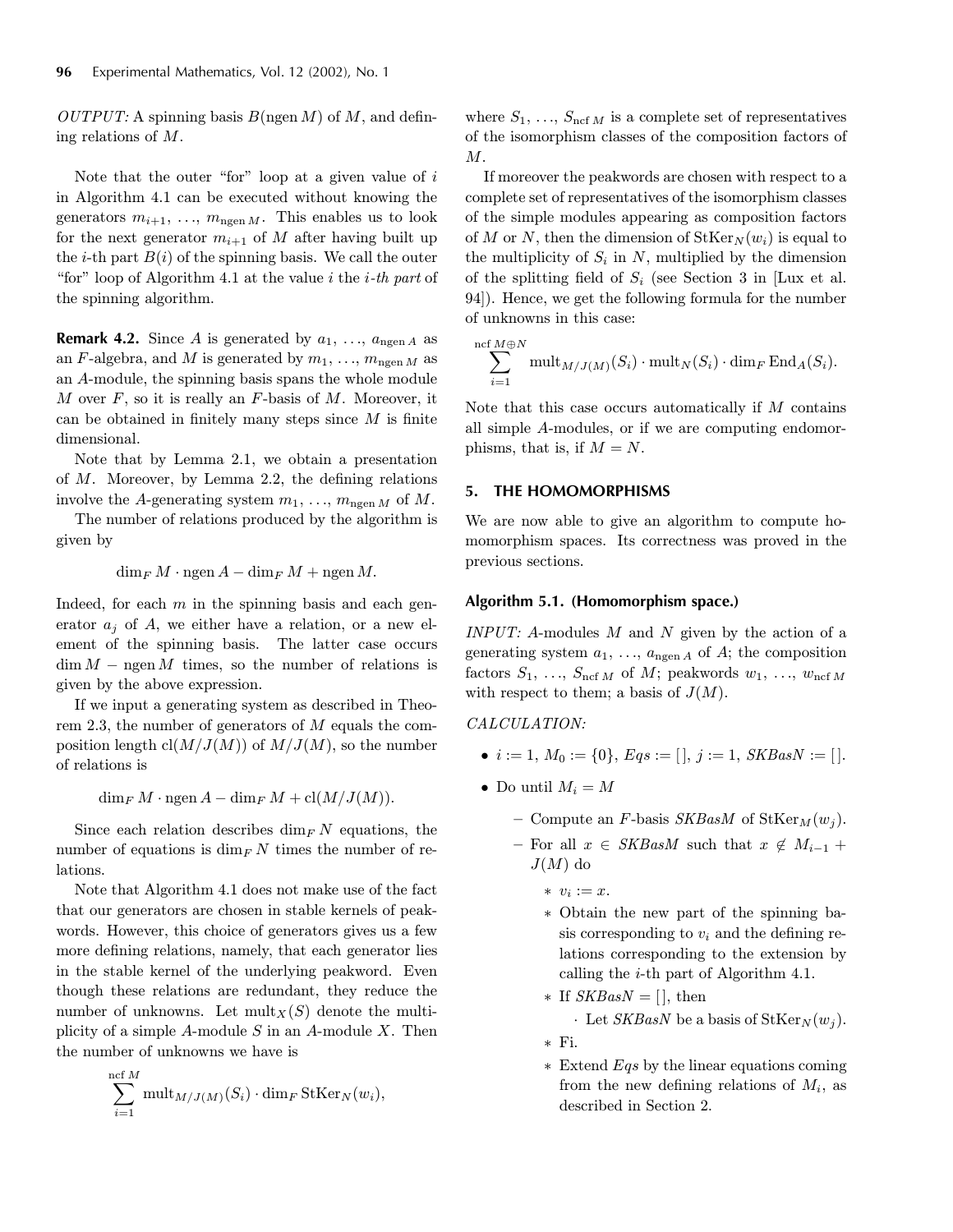- ∗ Replace Eqs by a maximal subsystem of linearly independent equations of Eqs, using the Gaussian algorithm.
- ∗ Increment i by 1.
- End for.
- Increment  $j$  by 1.
- $-$  SKBasN := [].
- Od.
- Let Sol be a basis of the solution space of the system of equations Eqs.
- Calculate the matrices for the corresponding basis of  $\text{Hom}_{A}(M, N)$  with respect to the spinning basis of  $M$  and the original basis of  $N$ .

OUTPUT: A basis of the homomorphism space  $Hom_A(M,N)$ .

**Remark 5.2.** In Algorithm 5.1, we apply a Gaussian algorithm several times. Note that this could be done once at the end, but then we would have an extremely overdetermined system of linear equations, which could lead to memory problems.

Note that the homomorphisms are given with respect to the spinning basis of  $M$  and the "original" basis of N. If  $M = N$ , then it is more convenient if the endomorphisms are given with respect to a single basis of  $M$ (it is the spinning basis of  $M$ ), so a basis transformation has to be performed. Moreover, the homomorphism space is an F-algebra in this case, so we might need an algebra generating system of it. This can be achieved by choosing random elements of the algebra and using an "algebra spinning algorithm," which is similar to Algorithm 4.1 for modules. This algorithm is used in the algorithm determining a decomposition of a module into indecomposable direct summands and will be published in a subsequent paper (see [Lux and Szőke 03]).

## **6. THE IMPLEMENTATION**

The second author has implemented Algorithm 5.1 in the C-Meat-Axe, now available as a standard program of Version 2.4.0 (see [Ringe 01]). The input of the program mkhom is a list of matrices giving the operation of generators of the algebra  $A$  on the modules  $M$  and  $N$ , peakwords for the composition factors of  $M$ , bases of the stable kernels in  $M$  of the peakwords, and a basis of the radical of  $M$ . The program computes a basis of the homomorphism space  $\text{Hom}_A(M,N)$  and the base change matrix transforming the original basis of M into the spinning basis of  $M$ . The homomorphisms are given with respect to the spinning basis of  $M$  and the original basis of N, or, in case  $M = N$ , with respect to the spinning basis.

In the following, we give timings for the MAGMA procedure AHom (see Section 3.11 in Chapter "Modules and Lattices" of [Bosma and Cannon 99]) and our program mkhom. The computations were done with MAGMA Version 2.6.

For MAGMA, we used the following script:

```
load "<Mfile>";
load "<Nfile>";
V := RModule(<field>, <Mdim>);
W := RModule(<field>, <Ndim>);
M := RModule(V, \langle Malg \rangle);N := RModule(W, <Nalg>);
AHom(M, N);
```
Here, Mfile and Nfile contain the matrix algebras Malg and Nalg over the field field, which are representations of the algebra A describing the source and destination modules  $M$  and  $N$ , respectively.

We used the following C-Meat-Axe procedure:

```
chop -g <numAgens> <Mname>
pwkond -t <Mname>
rad -1 1 <Mname>
mkhom -H <headdim> <Mname> <Nname>
```
Here, numAgens is the number of generators of the algebra  $A$ ; Mname and Nname are the name of the source and the destination modules  $M$  and  $N$ , respectively; and headdim is the dimension of the head of  $M$ , given by the C-Meat-Axe program rad.

Since we use the output of the programs chop, pwkond, and rad of the C-Meat-Axe, we give the sum of the running times of all four programs. For the MAGMA procedure, we give the average of three timings. The computations were done on a Pentium II computer with a  $400MHz$  processor and  $1GB$  main memory under Linux 2.2.10.

In Table 1, we list the following data:

- $(i)$  the algebra,
- (*ii*) the number of its generators  $(n)$ ,
- $(iii)$  the dimensions of the modules  $(\text{dim})$ ,